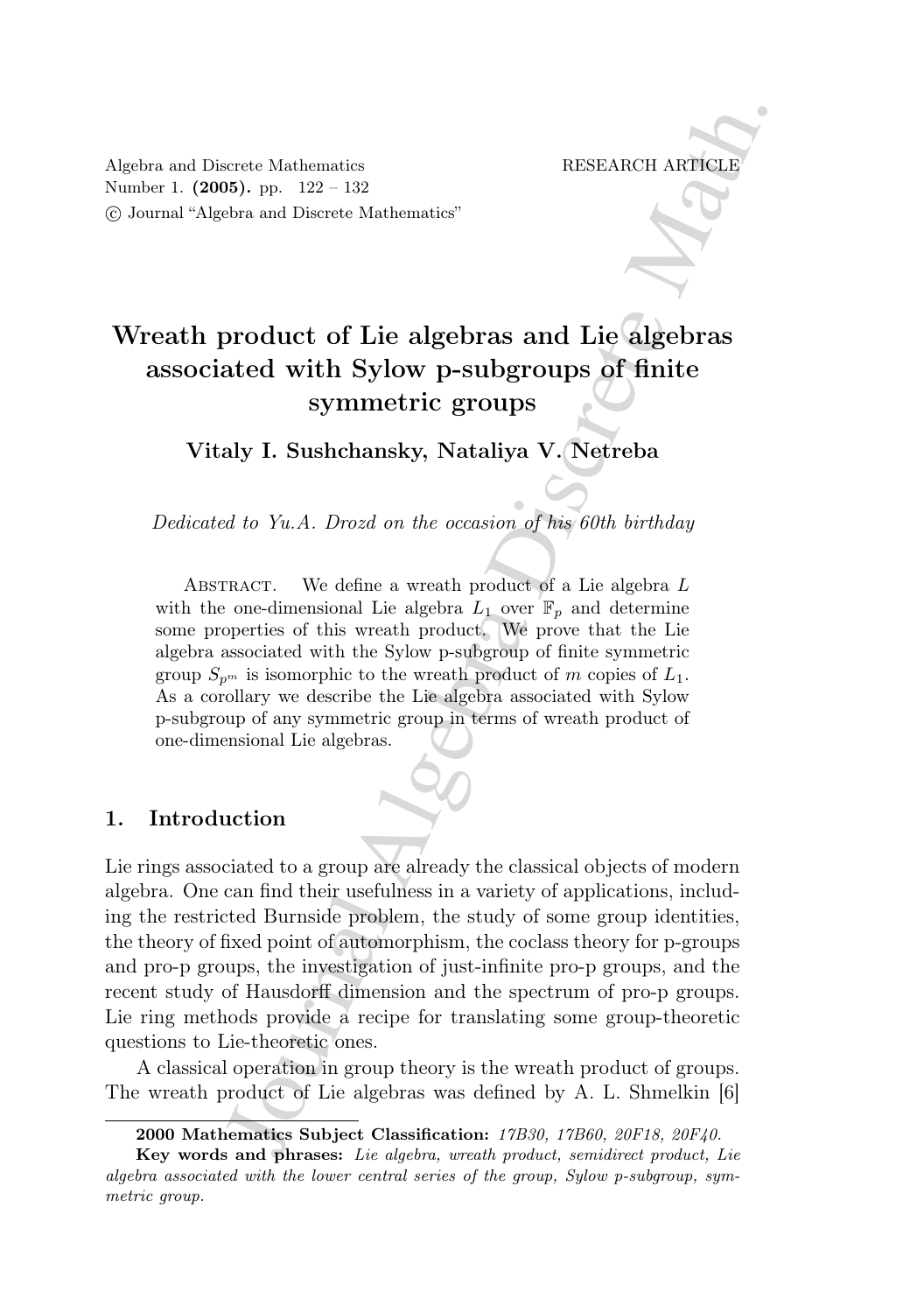already in 1973. In spite of this the notion is almost non-investigated by now.

V. I. SUSHCHANISKY, N. V. NETREBA<br>
dy in 1973. In spite of this the notion is almost non-investigated<br>
We define another notion of a wreath product of a Lie algebra one-<br>
We define another notion of a wreath product of a We define another notion of a wreath product of a Lie algebra with the one-dimensional Lie algebra over the finite field  $\mathbb{F}_p$ . Our idea of the construction comes from the study of some class of Lie algebras associated with p-groups, namely the Sylow p-subgroups of finite symmetric groups. The Sylow p-subgroup  $P_m$  of the symmetric group  $S_{n^m}$  is isomorphic to a wreath product of cyclic groups of order  $p$  [7]. The structure of the Lie algebra associated with  $P_m$  was investigated in [9]. Our definition of wreath product allows us to prove the main result of the article: Lie algebra associated with the Sylow p-subgroup of finite symmetric group  $S_{p^m}$  is isomorphic to the wreath product of one-dimensional Lie algebra, i.e.

$$
L(C_p \wr \ldots \wr C_p) = L(C_p) \wr \ldots \wr L(C_p).
$$

Using this theorem we describe the Lie algebra associated with the Sylow p-subgroup of any finite symmetric group  $S_n$  in terms of wreath product of one-dimensional Lie algebra. Also we investigate some basic properties of our definition of wreath product.

### 2. The wreath product of Lie algebras and its properties

Recall the definition of the semidirect product of Lie algebras (see [1]).

Let M and N be Lie algebras over K and  $a \mapsto \varphi_a$  be a homomorphism from  $M$  to the Lie algebra of differentiations of the algebra  $N$ . Define a Lie bracket on the direct sum  $L$  of K-modules M and N by the equality:

$$
([a, b], [a', b']) = [(a, a'), (b, b') + \varphi_a(b') - \varphi_{a'}(b)],
$$

where  $a, a' \in M$  and  $b, b' \in N$ .

**Definition 1.** Lie algebra L is called the semidirect product of algebra  $M$ and algebra N which corresponds to the homomorphism  $\varphi: M \to \mathcal{D}(N)$ , and we denote it as  $L = M \times_{\varphi} N$ .

Let L be a Lie Algebra over the field  $\mathbb{F}_p$  and  $L_1$  be the one-dimensional Lie algebra over  $\mathbb{F}_p$ .

Let  $L[x]/\langle x^p \rangle$  be the Lie algebra of polynomials over L of degree at most  $p-1$ . The Lie bracket of the monomials in this algebra is defined in the following way:

$$
\begin{cases}\n(lx^n, l'x^m) = \n\begin{cases}\n(l, l')x^{n+m}, & \text{if } n+m < p; \\
0, & \text{if } n+m \ge p.\n\end{cases}\n\end{cases}
$$
\n(1)

By linearity the Lie bracket is determined for all polynomials.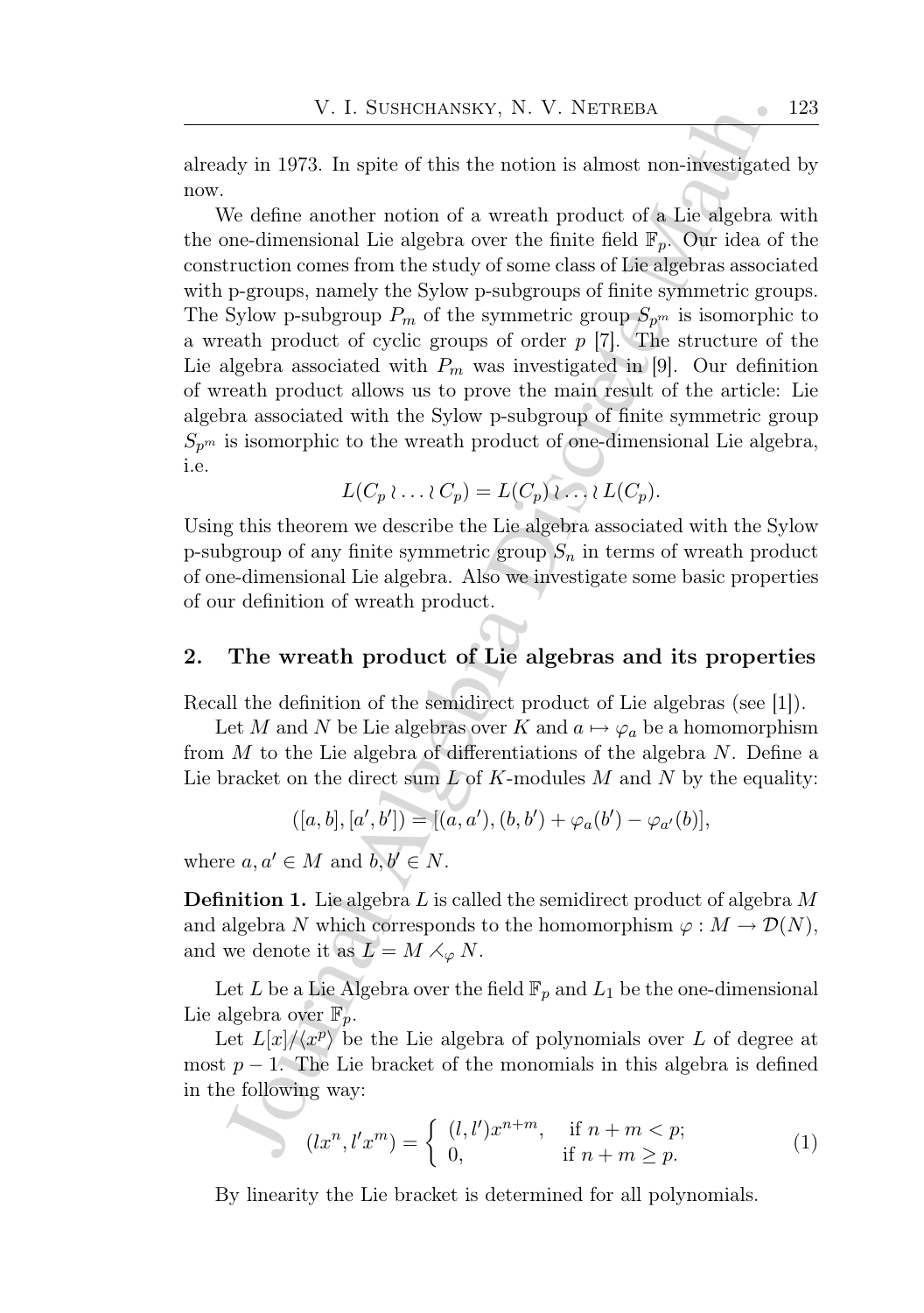The following proposition determines the one-to-one correspondence between the set  $L[x]/\langle x^p \rangle$  and the set of all maps from  $L_1$  to L.

**Proposition 1.** Every map  $f: L_1 \to L$  corresponds to the unique polynomial  $q(x)$  over L of degree at most  $p-1$  such that  $f(\alpha) = q(\varepsilon(\alpha))$ , where  $\varepsilon : L_1 \to \mathbb{F}_p$  is the some isomorphism of vector spaces.

*Proof.* Let  $f(\alpha_0), \ldots, f(\alpha_{p-1})$  be the images of the elements of Lie algebra  $L_1$  under the map  $f: L_1 \to L$ . Consider the linear system of equalities with respect to  $l_0, \ldots, l_{p-1} \in L$ :

$$
l_{p-1}\varepsilon(\alpha_0)^{p-1} + \ldots + l_1\varepsilon(\alpha_0) + l_0 = f(\alpha_0)
$$
  
\n
$$
l_{p-1}\varepsilon(\alpha_1)^{p-1} + \ldots + l_1\varepsilon(\alpha_1) + l_0 = f(\alpha_1)
$$
  
\n
$$
\vdots
$$
  
\n
$$
l_{p-1}\varepsilon(\alpha_{p-1})^{p-1} + \ldots + l_1\varepsilon(\alpha_{p-1}) + l_0 = f(\alpha_{p-1}),
$$

where  $\{\varepsilon(\alpha_i)\}\)$  are all elements of the field  $\mathbb{F}_p$ .

Or we may write down it as:

$$
\begin{pmatrix}\n\varepsilon(\alpha_0)^{p-1} & \dots & \varepsilon(\alpha_0) & 1 \\
\varepsilon(\alpha_1)^{p-1} & \dots & \varepsilon(\alpha_1) & 1 \\
\vdots & \vdots & \vdots & \vdots \\
\varepsilon(\alpha_{p-1})^{p-1} & \dots & \varepsilon(\alpha_{p-1}) & 1\n\end{pmatrix}\n\begin{pmatrix}\nl_{p-1} \\
\vdots \\
l_0\n\end{pmatrix} =\n\begin{pmatrix}\nf(\alpha_0) \\
\vdots \\
f(\alpha_{p-1})\n\end{pmatrix}
$$

Determinant of the matrix  $det(A)$  is the Vandermond determinant and thus is nonzero. Hence, there is only one set of elements  $l_{p-1}, \ldots, l_0$ for arbitrary  $f(\alpha_0), \ldots, f(\alpha_{p-1})$ . That is

$$
(l_{p-1},\ldots,l_0)^T = A^{-1}(f(\alpha_0),\ldots f(\alpha_{p-1}))^T.
$$

Thus, to every map  $f: L_1 \to L$  corresponds the unique polynomial  $q(x) = l_{p-1}x^{p-1} + \ldots + l_1x + l_0$  over L and by construction  $f(\alpha) =$  $q(\varepsilon(\alpha)).$ 

WHEATH PRODUCT OF LIE ALGEBRAS...<br>
ving proposition determines the one-to-one correspondence<br>
tell, $[x]/\langle x^p \rangle$  and the set of all maps from  $L_1$  to  $L$ .<br>
1. Every map  $f: L_1 \rightarrow L$  corresponds to the unique poly-<br>
ver  $L$  o Therefore exists the bijection between the set of all maps  $f: L_1 \to L$ and the set of all polynomials over L of degree at most  $p-1$ . The structure of Lie algebra  $L[x]/\langle x^p \rangle$  defines the structure of Lie algebra on the set of all maps  $f : L_1 \to L$ . We will denote this Lie algebra as  $Fun(L_1, L) \simeq L[x]/\langle x^p \rangle.$ 

The identification  $\varepsilon$  between  $L_1$  and  $\mathbb{F}_p$  gives us the structure of  $L_1$ module on the algebra  $Fun(L_1, L)$ . Thus, we also consider the Lie algebra  $Fun(L_1,L)$  as  $L_1$ -module.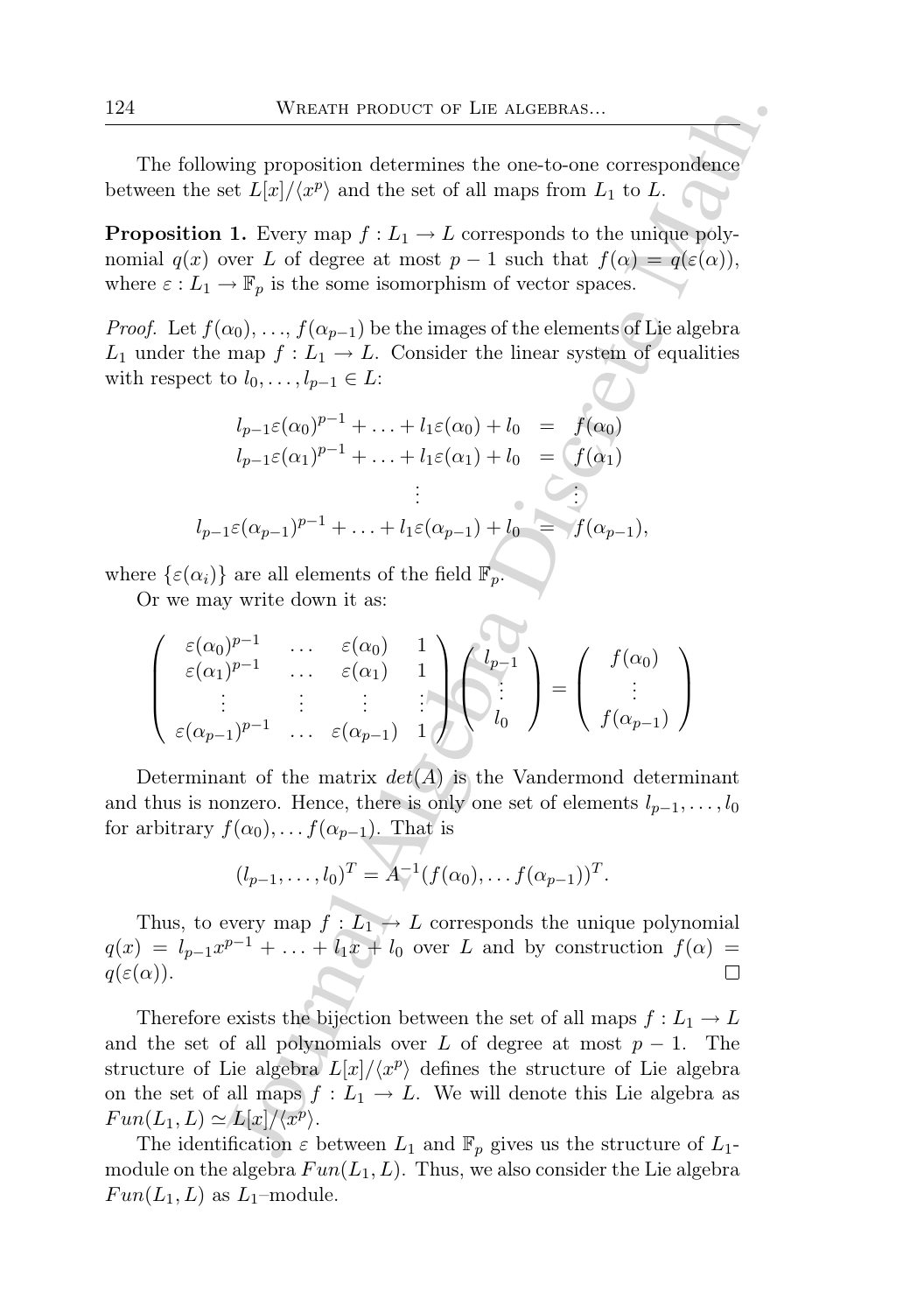Further we will not distinguish the notations of the elements of onedimension Lie algebra  $L_1$  and the field  $\mathbb{F}_p$ . From the context it is clear from which structures the elements are considered.

Let  $f \in Fun(L_1, L)$ . Denote by  $f' \in Fun(L_1, L)$  the derivative of the polynomial f.

**Proposition 2.** For every  $\alpha \in L_1$  the map  $D_{\alpha}: Fun(L_1, L) \rightarrow Fun(L_1, L)$ which is defined by the rule  $D_{\alpha}(f) = \alpha f'$  is the differentiation.

*Proof.* The linearity of the map  $D_{\alpha}$  follows from the linearity of derivative of the polynomials. So the fact that  $D_{\alpha}$  is differentiation is enough to verify for monomials.

V. I. SUSHCHANSKY, N. V. NETREBA  
\nFurther we will not distinguish the notations of the elements of on  
\nnension Lie algebra 
$$
L_1
$$
 and the field  $\mathbb{F}_p$ . From the context it is cle-  
\nment which structures the elements are considered.  
\nLet  $f \in Fin(L_1, L)$ . Denote by  $f' \in Fun(L_1, L)$  the derivative of t  
\nlynomial  $f$ .  
\n**oposition 2.** For every  $\alpha \in L_1$  the map  $D_{\alpha} : Fun(L_1, L) \rightarrow Fun(L_1)$   
\nwhich is defined by the rule  $D_{\alpha}(f) = \alpha f'$  is the differentiation.  
\n*oof.* The linearity of the map  $D_{\alpha}$  follows from the linearity of derivation  
\n $g$  for monomials. So the fact that  $D_{\alpha}$  is differentiation is enough  
\nrify for monomials.  
\n
$$
D_{\alpha}(lx^n, l'x^m) = \begin{cases} \alpha(n+m)(l, l')x^{n+m-1}, & \text{if } n+m < p; \\ 0, & \text{if } n+m \ge p. \end{cases}
$$
  
\n $(D_{\alpha}(lx^n, l'x^m) + (lx^n, D(l'x^m)) = \alpha n(lx^{n-1}, l'x^m) +$   
\n $+ ma(lx^n, l'x^{m-1}) = \begin{cases} \alpha(n+m)(l, l')x^{n+m-1}, & \text{if } n+m-1 < p; \\ 0, & \text{if } n+m-1 \ge p. \end{cases}$   
\n $h$  to the  $l$  at the degree  $n + m \equiv p$ , then by definition (1) of the L  
\nacket at if the degree  $n + m \equiv p$ , then by definition (1) of the L  
\nchecket in Lie algebra  $Fun(L_1, L)$  holds  $n + m = 0$ . Thus the upp  
\n $h$  and of differentiations  $\mathcal{D}(Fun(L_1, L))$  given by the rule  $\alpha \mapsto D_{\alpha}$ , where  $\alpha \mapsto D_{\alpha}$ , we  
\n $h$  of differentiations  $\mathcal{D}(Fun(L_1, L))$  given by the rule  $\alpha \mapsto D_{\alpha}$ , we  
\n $h$  of differentiations  $\mathcal{D}(Fun(L_1, L))$  given by the rule  $\alpha \$ 

Notice that if the degree  $n + m = p$ , then by definition (1) of the Lie bracket in Lie algebra  $Fun(L_1, L)$  holds  $n + m = 0$ . Thus the upper equality coincides with the lower one and  $D_{\alpha}$  is a differentiation.  $\Box$ 

Therefore we can define a map  $\varphi$  from Lie algebra  $L_1$  to the algebra of differentiations  $\mathcal{D}(Fun(L_1,L))$  given by the rule  $\alpha \mapsto D_{\alpha}$ , where  $D_{\alpha}(f) = \alpha f'$ . The map  $\varphi$  is a homomorphism. Really,  $\varphi((\alpha, \beta)) = 0$  and  $D_{\alpha}D_{\beta}(f) - D_{\beta}D_{\alpha}(f) = \alpha\beta f'' - \beta\alpha f'' = 0.$ 

**Definition 2.** The semidirect product of Lie algebra  $L_1$  with Lie algebra  $Fun(L_1, L)$ , which corresponds to the homomorphism  $\varphi$ , we call the wreath product of Lie algebra L with  $L_1$  and denote by  $L \wr L_1$ .

Thus,  $L \wr L_1 := L_1 \times_{\varphi} Fun(L_1, L) = \{ [a, f] | a \in L_1, f \in Fun(L_1, L) \}$ with Lie bracket

$$
([a_1, f_1], [a_2, f_2]) = [0, a_1 \frac{\partial f_2}{\partial x} - a_2 \frac{\partial f_1}{\partial x} + (f_1, f_2)].
$$
\n(2)

Remark 1. Definition 2 allows us to consider the wreath product  $L \wr L_1 \wr \ldots \wr L_1$  for an arbitrary Lie algebra L.

The subset of elements [a, e] of  $L \setminus L_1$  forms the subalgebra P, which is isomorphic to  $L_1$ . The subset H of elements  $[0, f]$  is a subalgebra of  $L \wr L_1$  which is isomorphic to  $Fun(L_1, L)$ .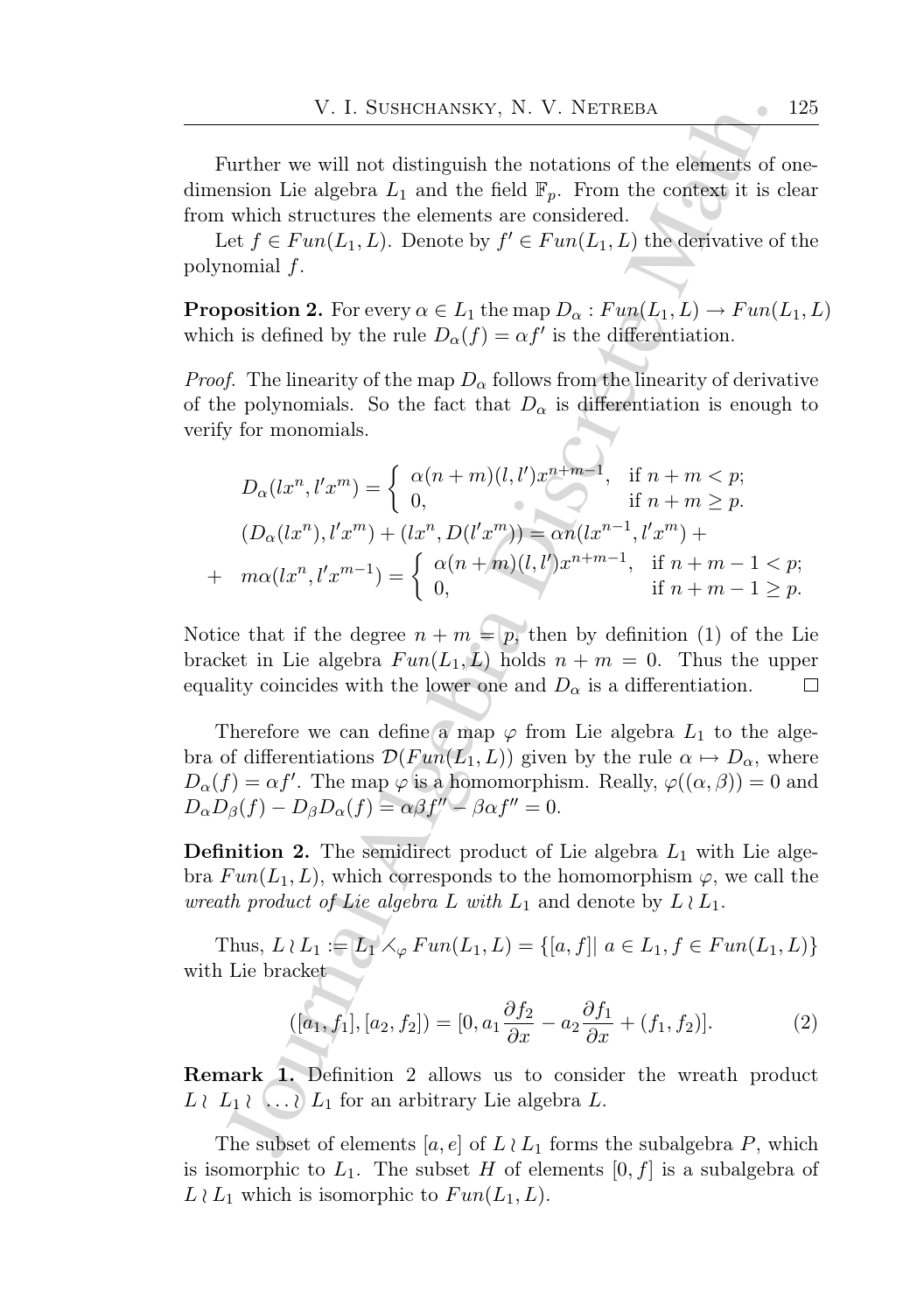**Proposition 3.** Let L be a solvable Lie algebra of the derived length n. Then  $L \wr L_1$  is solvable of the derived length  $n + 1$ .

WHEATH PRODUCT OF LIE ALGEBRAS...<br>
3. Let L be a solvable Lie algebra of the derived length  $n$ ,<br>
solvable of the derived length  $n + 1$ .<br>
e definition of the Lie bracket in Lie algebra  $Find(f_1, L)$ , belong to the<br>  $=(L, L)$ . T *Proof.* By the definition of the Lie bracket in Lie algebra  $Fun(L_1, L)$ the coefficients of a polynomial  $(f, g)$ ,  $f, g \in Fun(L_1, L)$ , belong to the algebra  $L^{(1)} = (L, L)$ . Thus the inclusion  $(Fun(L_1, L), Fun(L_1, L)) \subseteq$  $Fun(L_1, L^{(1)})$  holds.

The following inclusion  $(L \wr L_1)^{(1)} \subset [0, Fun(L_1, L)]$  is also correct. Thus we have

$$
([0, Fun(L1, L)], [0, Fun(L1, L)]) = [0, (Fun(L1, L), Fun(L1, L))] \subseteq
$$
  

$$
\subseteq [0, Fun(L1, L(1))].
$$

Thus,  $(L \wr L_1)^{(2)} \subseteq [0, Fun(L_1, L^{(1)})]$ . If we continue this process we obtain that

$$
(L L_1)^{(n+1)} \subseteq [0, Fun(L_1, L^{(n)})].
$$

Thus, if L is solvable of derived length n then  $L\mathcal{U}_1$  is solvable of derived length at most  $n + 1$ .

Notice that  $[0,L]$  is contained in  $(L(L_1)^{(1)},$  where we consider elements of  $L$  as constant polynomials. Thus

$$
[0,L^{(n-1)}]\subseteq (L\wr L_1)^{(n)}.
$$

From this follows that  $L \wr L_1$  is solvable of derived length at least  $n + 1$ . Thus  $L \wr L_1$  is solvable of derived length n.

**Proposition 4.** Let  $L$  be a nilpotent Lie algebra of nilpotent class  $n$ . Then  $L \wr L_1$  is nilpotent of nilpotent class np.

*Proof.* Consider the lower central series of the Lie algebra  $L \wr L_1$ . Let  $\gamma_0 = L \wr L_1$ ,  $\gamma_k = (\gamma_{k-1}, L \wr L_1)$  be the k-th term of the lower central series.

Denote  $F_k = \{f | [0, f] \in \gamma_k\} \subset Fun(L_1, L)$ . Then  $\gamma_k = [0, F_k]$ . From formula (2) follows that every polynomial  $f \in F_k$  has monomials of degree  $\leq p-1-k$  with coefficients from L and f has also monomials of degree  $\leq p-1$  with coefficients from  $\gamma_1(L)$ .

Hence,  $F_p \subset Fun(L_1, \gamma_1(L))$ . Notice, that polynomials of  $F_p$  have monomials of degree  $\leq p-1$  with coefficients from  $\gamma_1(L)$ ,  $\gamma_2(L)$ , ...,  $\gamma_p(L)$ .

In a similar we obtain  $F_{p+p} \subset Fun(L_1, \gamma_2(L))$  and so on. Thus,

 $\gamma_{n:n} = [0, F_{n:n}] \subset [0, Fun(L_1, \gamma_n(L))] = [0, 0].$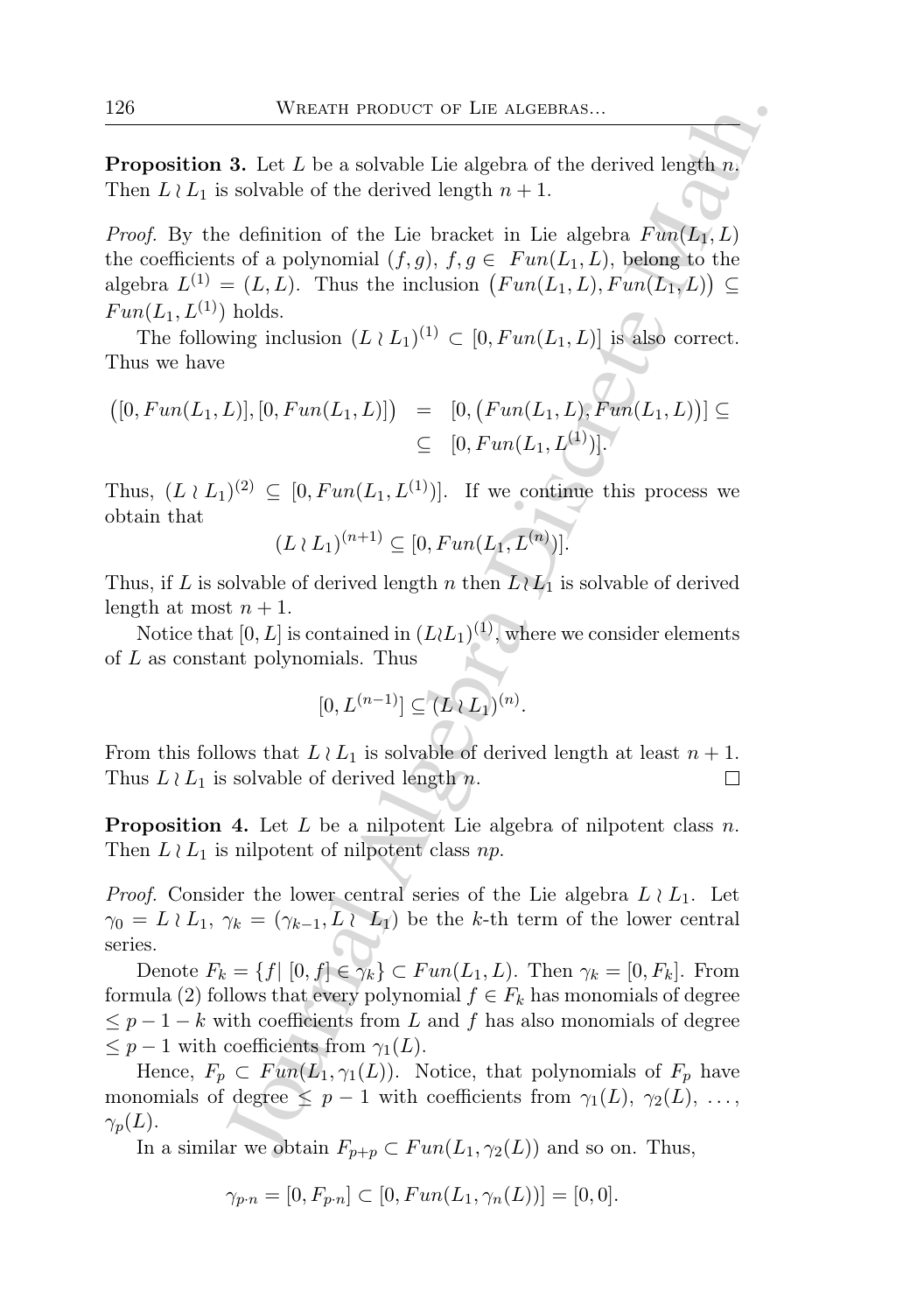Thus, if L is nilpotent of nilpotent class n then  $L \wr L_1$  is nilpotent of nilpotent class at most np.

Notice that  $[0, L] \subseteq \gamma_k(L \setminus L_1), 1 \leq k \leq p-1$ . In a similar way we obtain  $[0, \gamma_1(L)] \subseteq \gamma_l(L \wr L_1), p \leq l \leq 2p-1.$ 

Thus,  $[0, \gamma_{n-1}(L)] \subseteq \gamma_s(L \setminus L_1), (n-1)p \leq s \leq np-1$ . Consequently, Lie algebra  $L \wr L_1$  is nilpotent of nilpotent class at least  $np$ .

Thus  $L \wr L_1$  is nilpotent of nilpotent class  $np$ .

#### $\Box$

### 3. Lie algebras associated with the Sylow  $p$ -subgroups of symmetric groups

We will consider the notion of "tableau" introduced by L. Kaloujnine in [4]. On the set of all tableaux of the length m over  $\mathbb{F}_p$  we introduce the structure of Lie algebra in the following way. Define the addition, Lie bracket (, ) and the multiplication on the elements of  $\mathbb{F}_p$  for tableaux

$$
u = [u_1, u_2(x_1), u_3(x_1, x_2), \ldots], \ v = [v_1, v_2(x_1), v_3(x_1, x_2), \ldots]
$$

by the following equalities  $(1 \leq k \leq m)$ :

(i) 
$$
\{u+v\}_k = u_k + v_k;
$$
  
\n(ii) 
$$
\{(u,v)\}_k = \sum_{i=1}^{k-1} (\frac{\partial v_k}{\partial x_i} \cdot u_i - v_i \cdot \frac{\partial u_k}{\partial x_i});
$$
  
\n(iii) 
$$
\{\alpha \cdot u\}_k = \alpha \cdot u_k, \alpha \in \mathbb{F}_p.
$$

where  $u_1 = a_1 \in \mathbb{F}_p$ ,

$$
u_k = a_k(x_1, x_2, \ldots, x_{k-1}) = a_k(\overline{x}_{k-1}) \in \mathbb{F}_p[x_1, \ldots, x_{k-1}]/I_{k-1},
$$

where  $I_{k-1}$  is an ideal, generated by polynomials  $x_1^p$  $_{1}^{p}$ ,  $x_{2}^{p}$  $x_2^p, \ldots, x_k^p$  $_{k-1}^{p}$ .

According to [9] the set of all tableaux over  $\mathbb{F}_p$  with operations  $(i)$  – (*iii*) forms the Lie algebra denoted by  $L_m$ .

V. I. SUSHCHANESKY, N. V. NETREBA<br>
it I is nilpotent of nilpotent class *n* then  $L \wr L_1$  is nilpotent<br>
then  $l_2$  is nilpotent of nilpotent class at most  $\eta$ .<br>
Volvion then  $L \lor L_1$  is nilpotent of the satural way<br>
in [ Denote by  $L(P_m)$  the Lie algebra associated with the lower central series of the Sylow p-subgroup  $P_m$  of the symmetric group  $S_{p^m}$ . The structure of Lie algebra  $L(P_m)$  was investigated in [9]. In particular, the following theorem was proved:

**Theorem 5.** Lie algebra  $L(P_m)$  is isomorphic to the algebra  $L_m$ .

The following theorem holds:

Theorem 6.  $L_m \simeq L_1 \wr L_1 \wr \ldots \wr L_1$ .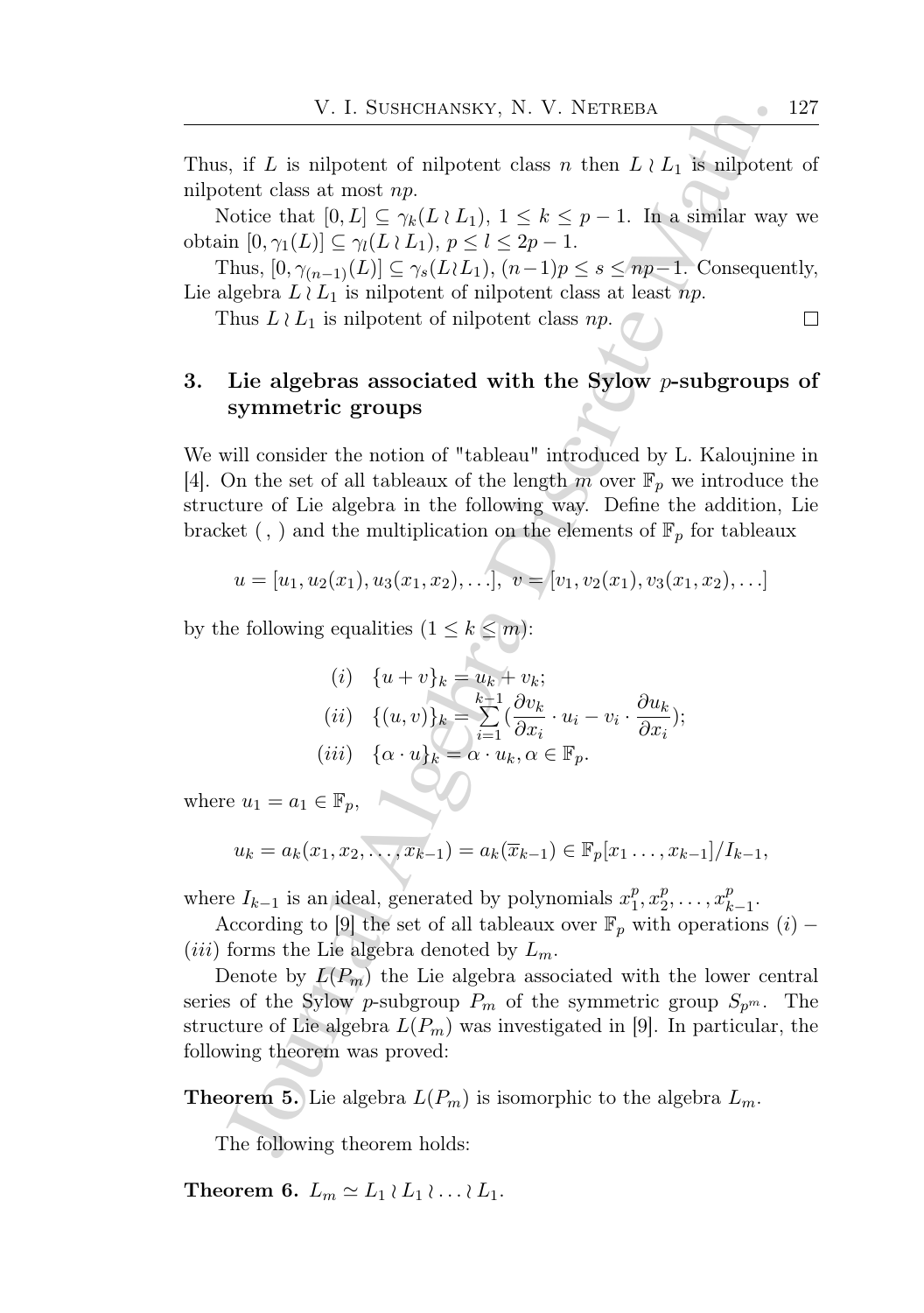*Proof.* Note that since  $P_m \simeq C_p \wr C_p \wr \ldots \wr C_p$ , and Lie algebra  $L_m \simeq L(P_m)$ , then we can replace the assertion of the theorem by  $L(C_p \wr C_p \wr \ldots \wr C_p) \simeq$  $L_1 \wr L_1 \wr \ldots \wr L_1$ .

We will prove the theorem by induction on the number of the components of the wreath product. Define

$$
P_n = \underbrace{C_p \wr \ldots \wr C_p}_{n} \text{ and } \mathcal{L}_n = \underbrace{L_1 \lor \ldots \lor L_1}_{n}.
$$

If  $n = 1$  then  $L(C_p) \simeq L_1$  and the assertion is correct. Assume that the assertion is true for n, that is  $L(P_n) \simeq \mathcal{L}_n$ . We will show that  $\mathcal{L}_n \wr L_1 \simeq L(P_n \wr C_p).$ 

Every function  $f: L_1 \to \mathcal{L}_n$  can be uniquely represented by the tableau

$$
[a_1(x_1), a_2(x_1, x_2), \dots, a_n(x_1, \dots, x_n)], \qquad (3)
$$

where  $a_k(x_1,...,x_k) \in \mathbb{F}_p[x_1,...,x_k]/I_k$ . Really,  $f(x_1) = l_{p-1}x_1^{p-1}$  +  $\dots + l_0$ , where  $l_i \in \mathcal{L}_n$  and according to the assumption of induction and theorem 5  $l_i = [b_0^i, b_1^i(x_2), \dots, b_{n-1}^i(x_2, \dots, x_n)]$ . Then  $f(x)$  is uniquely represented in the form  $[a_1(x_1), a_2(x_1, x_2), \ldots, a_n(x_1, \ldots, x_n)],$  where

$$
a_{i+1}(x_1,\ldots,x_{i+1}) = b_i^{p-1}(x_2,\ldots,x_{i+1})x_1^{p-1} + \ldots + b_i^0(x_2,\ldots,x_{i+1}),
$$
  
\n $i = 0,\ldots,n-1.$ 

Then  $f'$  is represented in the form

128 **IDENTIFY** PROUCT OF LIE ALGEBRAS...  
\nProof. Note that since 
$$
P_m \approx C_p(C_p \dots C_p)
$$
, and Lie algebra  $L_m \approx L(P_m)$ ,  
\nthen we can replace the assertion of the theorem by  $L(C_p \wr C_p \dots \wr C_p) \approx$   
\n $L_1 \wr L_1 \dots \wr L_1$ .  
\nWe will prove the theorem by induction on the number of the com-  
\nponents of the we  
\nponents of the vector in by induction on the number of the com-  
\nponents of the vector is the product. Define  
\n
$$
P_n = \underbrace{C_p \wr \dots \wr C_p}_{n} \text{ and } \mathcal{L}_n = \underbrace{L_1 \wr \dots \wr L_1}_{n}
$$
\nIf  $n = 1$  then  $L(C_p) \approx L_1$  and the assertion is correct. Assume  
\nthat the assertion is true for n, that is  $L(P_n) \approx \mathcal{L}_n$ . We will show that  
\n $\mathcal{L}_n \wr L_1 \simeq L(P_n \wr C_p)$ .  
\nEvery function  $f : L_1 \rightarrow \mathcal{L}_n$  can be uniquely represented by the  
\ntableau  
\n
$$
[a_1(x_1), a_2(x_1, x_2), \dots, a_n(x_1, \dots, x_n)],
$$
\n(3)  
\nwhere  $a_k(x_1, \dots, x_k) \in \mathbb{F}_p[x_1, \dots, x_k]/I_k$ . Really,  $f(x_1) = l_{p-1}x_1^{p-1} +$   
\n $\dots + l_0$ , where  $l_i \in \mathcal{L}_n$  and according to the assumption of induction and  
\ntheorem 5  $l_i = [b_0^i, b_1^i(x_2), \dots, b_{n-1}^i(x_2, \dots, x_n)]$ . Then  $f(x)$  is uniquely  
\nrepresented in the form  
\n
$$
a_{i+1}(x_1, \dots, x_{i+1}) = b_i^{p-1}(x_2, \dots, x_{i+1})x_i^{p-1} + \dots + b_i^0(x_2, \dots, x_{i+1}),
$$
  
\n $i = 0, \dots, n - 1$ .  
\nThen  $f'$  is represented in the form  
\n
$$
f' = (p-1)[b_0^{p-1}, \dots, b_{n-1}^{p-1}(x_2, \
$$

Moreover, for every functions  $f = [a_1(x_1), a_2(x_1, x_2), \ldots, a_n(\overline{x}_n)],$  $g = [b_1(x_1), b_2(x_1, x_2), \ldots, b_n(\overline{x}_n)]$  the function  $(f, g)$  is of the form  $[0, c_2(x_1, x_2), \ldots, c_n(x_1, \ldots, x_n)],$  where

$$
c_k(x_1,...,x_k) = \sum_{i=1}^{k-1} (a_i \frac{\partial}{\partial x_{i+1}} b_k - b_i \frac{\partial}{\partial x_{i+1}} a_k).
$$
 (5)

Indeed, from the linearity of representation (3) follows that it is enough to verify (5) only for monomials. Let  $f = lx_1^m$  and  $g = hx_1^k$ , where  $l =$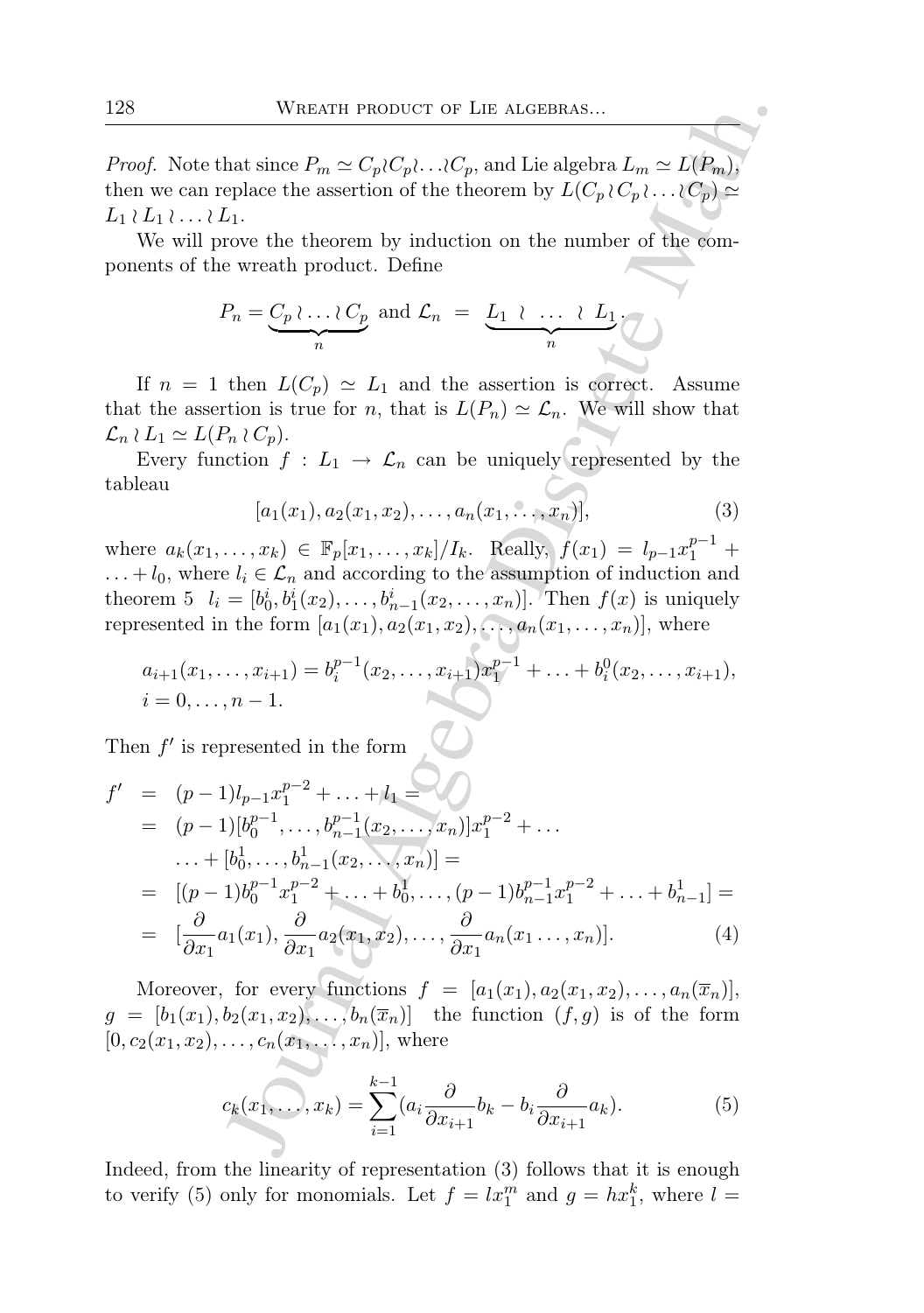$[l_1, l_2(x_2), \ldots, l_n(x_2, \ldots, x_n)], h = [h_1, h_2(x_2), \ldots, h_n(x_2, \ldots, x_n)] \in \mathcal{L}_n.$ Then

$$
f = [l_0 x_1^m, l_1(x_2) x_1^m, \dots, l_n(x_2, \dots, x_n) x_1^m],
$$
  
\n
$$
g = [h_0 x_1^k, h_1(x_2) x_1^k, \dots, h_n(x_2, \dots, x_n) x_1^k]
$$

Then the coefficients from (5) look like:

$$
c_j(x_1,\ldots,x_j) = \sum_{i=1}^{j-1} (l_i x_1^m \frac{\partial}{\partial x_{i+1}} h_j x_1^k - h_i x_1^k \frac{\partial}{\partial x_{i+1}} l_j x_1^m) =
$$
  
= 
$$
\begin{cases} \sum_{i=1}^{j-1} (l_i \frac{\partial}{\partial x_{i+1}} h_j - h_i \frac{\partial}{\partial x_{i+1}} l_j) x_1^{m+k}, & \text{if } m+k < p; \\ 0, & \text{if } m+k \ge p. \end{cases}
$$

Let us write down how  $(f, g)$  is represented by the tableau (3):

V. I. SUBICHANSKY, N. V. NETREBA  
\n
$$
[l_1, l_2(x_2), \ldots, l_n(x_2, \ldots, x_n)], h = [h_1, h_2(x_2), \ldots, h_n(x_2, \ldots, x_n)] \in L
$$
\nThen  
\n
$$
f = [l_0x_1^m, l_1(x_2)x_1^m, \ldots, l_n(x_2, \ldots, x_n)x_1^m],
$$
\n
$$
g = [h_0x_1^k, h_1(x_2)x_1^k, \ldots, h_n(x_2, \ldots, x_n)x_1^k]
$$
\nThen the coefficients from (5) look like:  
\n
$$
c_j(x_1, \ldots, x_j) = \sum_{i=1}^{j-1} (l_i x_1^m \frac{\partial}{\partial x_{i+1}} h_j x_1^k - h_i x_1^k \frac{\partial}{\partial x_{i+1}} l_j x_1^m) =
$$
\n
$$
= \begin{cases} \sum_{i=1}^{j-1} (l_i \frac{\partial}{\partial x_{i+1}} h_j - h_i \frac{\partial}{\partial x_{i+1}} l_j x_1^{m+k}, & \text{if } m+k \leq 1 \\ 0, & \text{if } m+k \geq 1 \end{cases}
$$
\nLet us write down how  $(f, g)$  is represented by the tableau (3):  
\n
$$
(f, g) = \begin{cases} (l, h)x_1^{m+k}, & \text{if } m+k \leq p; \\ 0, & \text{if } m+k \geq p. \end{cases} =
$$
\n
$$
= \begin{cases} [0, d_2(x_2), \ldots, d_n(x_2, \ldots, x_n)]x_1^{m+k}, & \text{if } m+k < p; \\ 0, & \text{if } m+k \geq p, \end{cases}
$$
\n
$$
= \begin{cases} [0, d_2(x_2), \ldots, d_n(x_2, \ldots, x_n)]x_1^{m+k}, & \text{if } m+k < p; \\ 0, & \text{if } m+k \geq p, \end{cases}
$$
\n
$$
= \begin{cases} [0, d_2(x_2), \ldots, d_n(x_2, \ldots, x_n)]x_1^{m+k}, & \text{if } m+k < p; \\ 0, & \text{if } m+k \geq p, \end{cases}
$$
\n<math display="block</p>

where 
$$
d_j(x_2,...,x_j) = \sum_{i=1}^{J-1} (l_i \frac{\partial}{\partial x_{i+1}} h_j - h_i \frac{\partial}{\partial x_{i+1}} l_j).
$$

Thus the function  $(f, g)$  is of the form  $[0, c_2(x_1, x_2), \ldots, c_n(x_1, \ldots, x_n)].$ 

Let us construct the map  $\psi : \mathcal{L}_n \wr L_1 \to L(P_n \wr C_p)$  by the rule  $\psi([a_0, f]) = [a_0, a_1(x_1), \ldots, a_n(x_1, \ldots, x_n)].$  According to proposition 1 and theorem 5 the map  $\psi$  is a bijection. Let us show that  $\psi$  is linear. Really:

$$
\psi(\alpha[a_0, f] + \beta[b_0, g]) = \psi([\alpha a_0 + \beta b_0, \alpha f + \beta g]) =
$$
  
=  $[\alpha a_0 + \beta b_0, \alpha a_1(x_1) + \beta b_1(x_1), \dots, \alpha a_n(\overline{x}_n) + \beta b_n(\overline{x}_n)] =$   
=  $\alpha[a_0, \dots, a_n(\overline{x}_n)] + \beta[b_0, \dots, b_n(\overline{x}_n)] = \alpha \psi([a_0, f]) + \beta \psi([b_0, g]).$ 

It remains to prove that  $\psi(([a_0, f], [b_0, g])) = (\psi([a_0, f]), \psi([b_0, g])).$ From (4) and (5) follows:

$$
\psi(([a_0, f], [b_0, g])) = \psi([0, a_0g' - b_0f' + (f, g)]) =
$$
  
= [0, d<sub>1</sub>(x<sub>1</sub>),..., d<sub>n</sub>(x<sub>1</sub>,...,x<sub>n</sub>)], where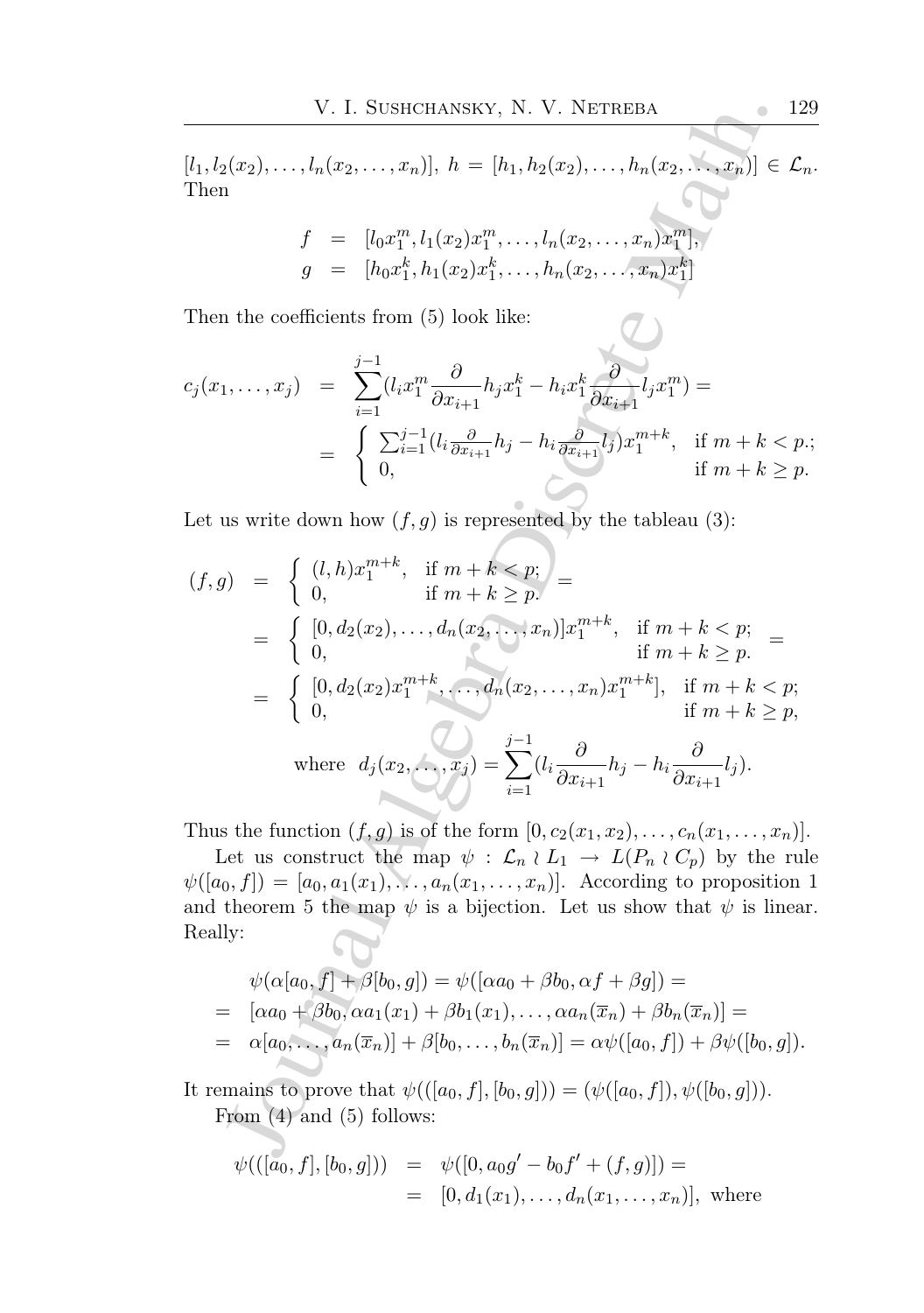**WEATH** PRODUT OF LIE ALGEBRAS...  
\n
$$
d_k = a_0 \frac{\partial}{\partial x_1} b_k - b_0 \frac{\partial}{\partial x_1} a_k + \sum_{i=1}^{k-1} (a_i \frac{\partial}{\partial x_{i+1}} b_k - b_i \frac{\partial}{\partial x_{i+1}} a_k)
$$
\n
$$
= \sum_{i=0}^{k-1} (a_i \frac{\partial}{\partial x_{i+1}} b_k - b_i \frac{\partial}{\partial x_{i+1}} a_k).
$$
\n
$$
a_0, f], [b_0, g]) = ([a_0, a_1(x_1), \dots, a_n(\overline{x}_n)], [b_0, b_1(x_1), \dots, b_n(\overline{x}_n)]) =
$$
\n
$$
= (\psi([a_0, f]), \psi([b_0, g])).
$$
\nLet  $S_n$  be the group of all permutations of the set of *n* elements, where  $n = a_0 + a_1 p + a_2 p^2 + \dots + a_k p^k$ .  
\nlescribe the Lie algebra  $L(Syl_p(S_n))$  associated with the Sylow p-  
\nroup of any symmetric group  $S_n$  in terms of weath product of one-  
\nnsional Lie algebras. It is well known (see [7]), that the Sylow *p*-  
\noup of the symmetric group  $S_n$  is isomorphic to  
\n
$$
Syl_p(S_n) \simeq \bigoplus_{l=0}^k \underbrace{Syl_p(S_{p^l})}_{a_l} \times \dots \times Syl_p(S_{p^l})}
$$
\n
$$
= \gamma_i(H) \times \gamma_i(K).
$$
\n
$$
f.
$$
 We will prove this assertion by induction. If  $n = 0$  we have  
\n
$$
= \gamma_i(H) \times \gamma_i(K).
$$
\n
$$
f.
$$
 We will prove this assertion by induction. If  $n = 0$  we have  
\n
$$
= H, \gamma_0(K) = K
$$
 and  $\gamma_0(G) = G = H \times K = \gamma_0(H) \times \gamma_0(K).$ \n
$$
\gamma_{i+1}(G) = [\gamma_i(G), G] = [\gamma_i(H) \times \gamma_i(K), H \times K] =
$$
\n
$$
= [\gamma_i(H), H] \times [\gamma_i(K), K] = \gamma_{i+1}(H) \times \gamma_i(K).
$$
\n<math display="</b>

Thus,

$$
\psi(([a_0, f], [b_0, g])) = ([a_0, a_1(x_1), \ldots, a_n(\overline{x}_n)], [b_0, b_1(x_1), \ldots, b_n(\overline{x}_n)]) = (\psi([a_0, f]), \psi([b_0, g]))
$$

Let  $S_n$  be the group of all permutations of the set of n elements, where

$$
n = a_0 + a_1 p + a_2 p^2 + \ldots + a_k p^k.
$$

We describe the Lie algebra  $L(Syl_p(S_n))$  associated with the Sylow psubgroup of any symmetric group  $S_n$  in terms of wreath product of onedimensional Lie algebras. It is well known (see [7]), that the Sylow psubgroup of the symmetric group  $S_n$  is isomorphic to

$$
Syl_p(S_n) \simeq \bigoplus_{l=0}^k \underbrace{Syl_p(S_{p^l}) \times \ldots \times Syl_p(S_{p^l})}_{a_l} \tag{6}
$$

**Proposition 7.** Let  $G = H \times K$  and  $\gamma_i(H), \gamma_i(K)$  be the *i*-th terms of the lower central series of the groups  $H$  and  $K$  correspondingly. Then  $\gamma_i(G) = \gamma_i(H) \times \gamma_i(K).$ 

*Proof.* We will prove this assertion by induction. If  $n = 0$  we have  $\gamma_0(H) = H$ ,  $\gamma_0(K) = K$  and  $\gamma_0(G) = G = H \times K = \gamma_0(H) \times \gamma_0(K)$ . Assume that the assertion is true for i, that is  $\gamma_i(G) = \gamma_i(H) \times \gamma_i(K)$ . Then

$$
\gamma_{i+1}(G) = [\gamma_i(G), G] = [\gamma_i(H) \times \gamma_i(K), H \times K] =
$$
  
= { $\gamma_i(H), H] \times [\gamma_i(K), K] = \gamma_{i+1}(H) \times \gamma_{i+1}(K).$ 

Hence, we obtain  $\gamma_i(G) = \gamma_i(H) \times \gamma_i(K)$  by induction on *i*, as required.

Corollary 8.  $L(G) = L(H) \oplus L(K)$ .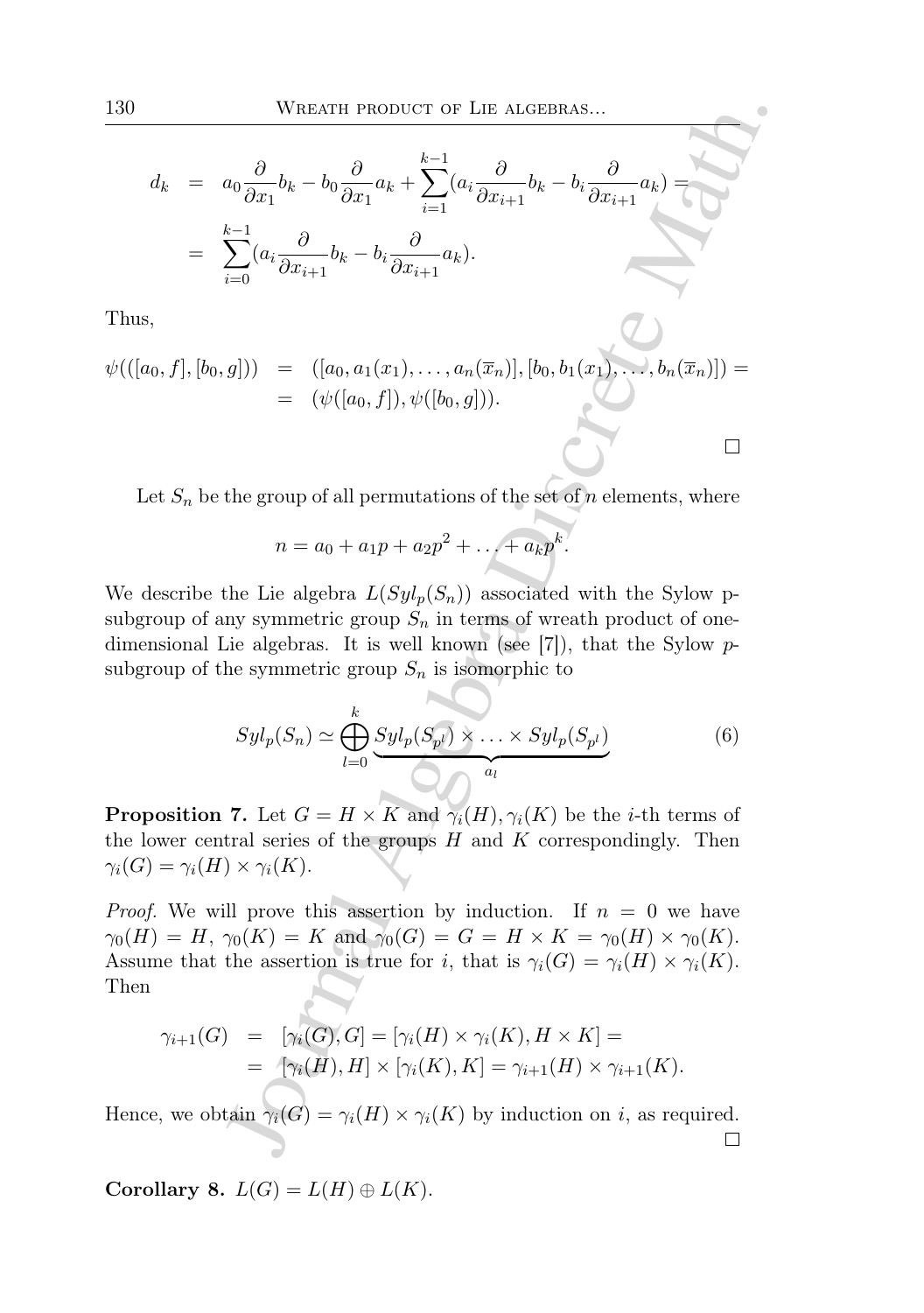Proof. Recall, that Lie algebra associated with the lower central series of the group G (see [10])) is  $L(G) = \bigoplus_{n=1}^{\infty} L(n)$  $i=1$  $\gamma_i(G)/\gamma_{i+1}(G)$ , where  $\gamma_i(G)$  is i-th term of the lower central series of group  $G$ . Thus, we have

V. I. SUSHCHANSKY, N. V. NETREBA  
\n*Proof.* Recall, that Lie algebra associated with the lower central series of  
\nne group G (see [10])) is 
$$
L(G) = \bigoplus_{i=1}^{\infty} \gamma_i(G)/\gamma_{i+1}(G)
$$
, where  $\gamma_i(G)$  is i-th  
\nterm of the lower central series of group G. Thus, we have  
\n
$$
L(G) = L(H \times K) = \bigoplus_{i\geq 0} \gamma_i(G)/\gamma_{i+1}(G) =
$$
\n
$$
= \bigoplus_{i\geq 0} \gamma_i(K)/(\gamma_{i+1}(H) \times \gamma_{i+1}(K)) =
$$
\n
$$
= \bigoplus_{i\geq 0} \gamma_i(H)/\gamma_{i+1}(H) \bigoplus_{i\geq 0} \gamma_i(K)/\gamma_{i+1}(K) = L(H) \oplus L(K)
$$
\n**Theorem 9.** Lie algebra associated with the Sylow *p*-subgroup of the  
\nroup *S<sub>n</sub>* is isomorphic to  
\n
$$
L(Syl_p(S_n)) \simeq \bigoplus_{r=0}^k L(Syl_p(S_{p^r})) \oplus \ldots \oplus L(Syl_p(S_{p^r}))
$$
\n*or*\n*Proof.* The assertion of the theorem directly follows from (6) and corol-  
\nary (8).  
\n**Remark 2.** According to the theorem directly follows from (6) and corol-  
\nary (8).  
\n**Remark 2.** According to the theorem 5 we can write down the assertion  
\nthe theorem in the form  
\n
$$
L(Syl_p(S_n)) \simeq \bigoplus_{r=0}^k (\bigoplus_{i=1}^n \gamma_{i-1}^r L_1)
$$
\n**References**  
\n1] Y.A. Bahturn, *Identical Relations in Lie Algebra*, Nauka, Moskow, 1985; VNU  
\nScientific Press, Utrecht, 1987.  
\n2] L. Bartoldi, R. I. Grigorchuk, *Lie Methods in Growth of Groups and Groups  
\nof Finite Press, Utech, LMS, The structure of groups of Prime Power order,  
\nLondon Math. by Monographs, New Series, 27 Oxford Science Publications, 2002,  
\n33 C.R. Leedham-Green, S. Me Kay, *The structure of groups of Prime Power order,*  
\nLondon Math. by Monographs, New Series, 27 Oxford Science Publications, 2002,  
\*

Theorem 9. Lie algebra associated with the Sylow p-subgroup of the group  $S_n$  is isomorphic to

$$
L(Syl_p(S_n)) \simeq \bigoplus_{r=0}^k \underbrace{L(Syl_p(S_{p^r})) \oplus \ldots \oplus L(Syl_p(S_{p^r}))}_{a_r}
$$

Proof. The assertion of the theorem directly follows from (6) and corol $lary(8)$ .  $\Box$ 

Remark 2. According to the theorem 5 we can write down the assertion of the theorem in the form

$$
L(Syl_p(S_n)) \simeq \bigoplus_{r=0}^k \left(\bigoplus_{i=1}^{a_r} l_{j=1}^r L_1\right)
$$
  
References

- [1] Y.A. Bahturin, Identical Relations in Lie Algebras, Nauka, Moskow, 1985; VNU Scientific Press, Utrecht, 1987.
- [2] L. Bartoldi, R. I. Grigorchuk, Lie Methods in Growth of Groups and Groups of Finite Width, // Computational and Geometric Aspects of Modern Algebra. Cambridge: Camb. Univ. Press, 2000, 1-28.
- [3] C.R. Leedham-Green, S. Mc Kay, The structure of groups of Prime Power order, London Math. by Monographs, New Series, 27 Oxford Science Publication, 2002, 334 p.
- [4] L. Kaloujnine La structure des p-groupes de Sylow des groupes symmetriques finis, Ann. Sci l'Ecole Normal Superior, 1967, Vol 65, P 239-276.
- [5] L.A. Kaloujnine, V.I. Sushchansky, Wreath products of Abelian groups, Trudy Moskovs. Matem. O-va., V. 29, p. 147-163, 1973.
- [6] A.L. Shmelkin, Wreath product of Lie algebras and their application to Group Theory, Trudy Moskovs. Matem. O-va., V. 29,p. 247-260, 1973.
- [7] V.I. Sushchansky, V.S. Sikora, *Operations on the permutation groups*, Chernivci, "Ruta", 2003. (in Ukraine)
- [8] V.I. Sushchansky, Lie ring of Sylow p-subgroup of isometry group the space of integer p-adic numbers, // XVIII All-Union algebraic conference., Abstract, Part 2. Kishinev, 1985., p.192. (in Moldova)